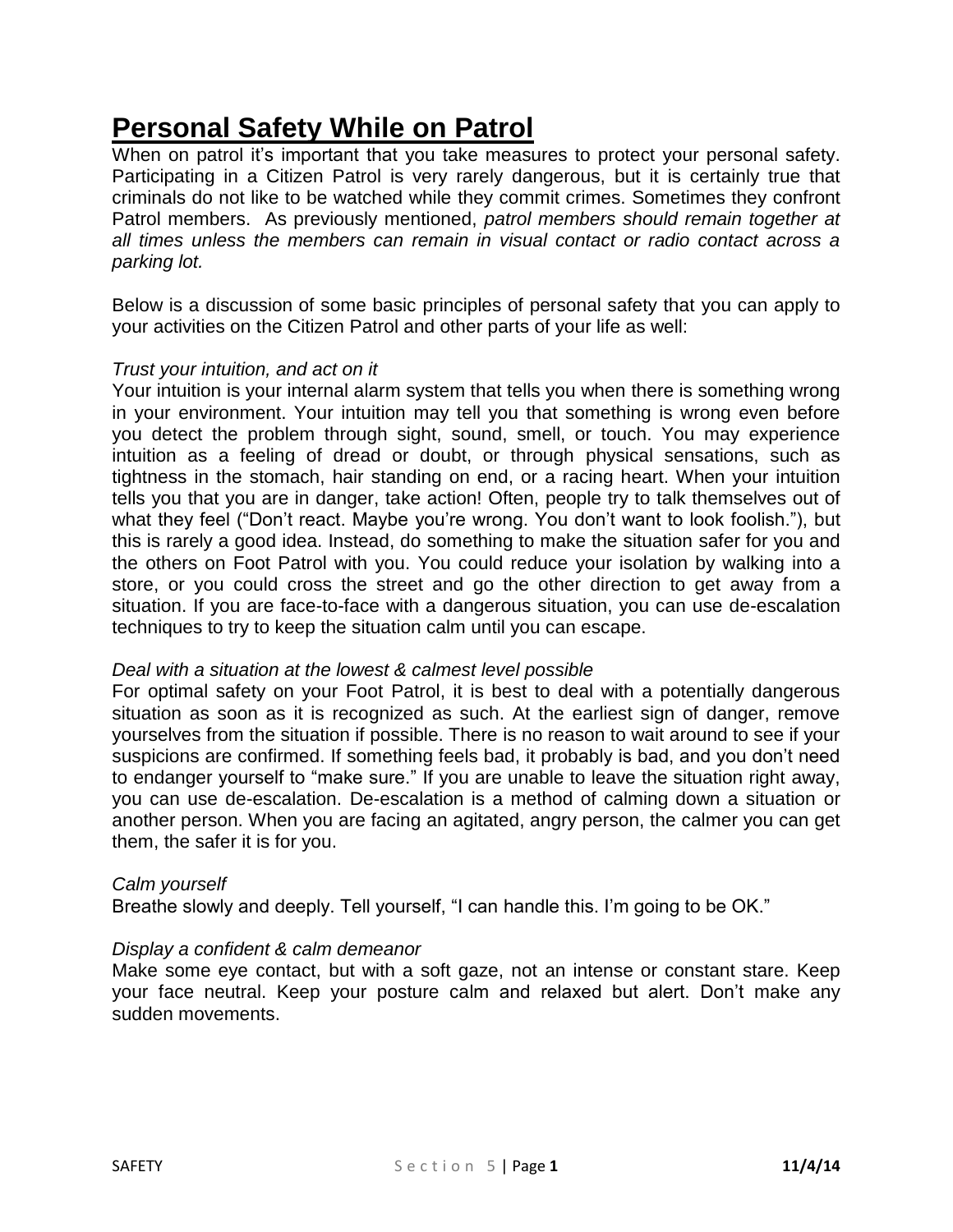## *Position yourselves for safety*

Stay at least two arm-lengths away from a potentially dangerous person, or position yourselves behind a barrier if possible. Keep your hands free and in front of your body. Look for escape routes.

#### *Use your voice to calm the potential assailant*

Keep your voice calm, firm, low, slow, and even. Use short, simple sentences. Avoid complex logic; agitated people cannot understand complicated concepts- they are thinking at a very simple level.

#### *Say things that will help you establish rapport* with the potential assailant

Listen actively. Use "uh-huh" and nod. Listen for content and emotion. Really listen to what the person wants and needs. Acknowledge their feelings, agree with them, and empathize (even if you don't really feel that way). Project sincerity. "It looks like we startled you when we came around the corner. I'm sorry. We didn't mean to."

#### *Avoid escalating behaviors*

Examples: ignoring, making threats, hurtful remarks, arguing, commanding, shouting, interrupting, personal space invasions, threatening gestures, obscenities, self righteous attitude, taking away their dignity. Remember, in a dangerous situation you don't need to be right; you need to be safe.





*Recognize the strategies that assailants commonly use & pre-plan your defense* There are some common strategies that assailants use against the person/ people they attack or harass. Here is a description of how these common strategies might be used against your patrol group in a street situation, and what might help in each case.

#### Assailant strategy: *Isolation*

It is much easier for an assailant to attack someone who is isolated and alone, and the assailant is less likely to be caught.

What might help: *Stay connected with others*

• You have a built-in buddy system with a Citizen Patrol, so you're never alone.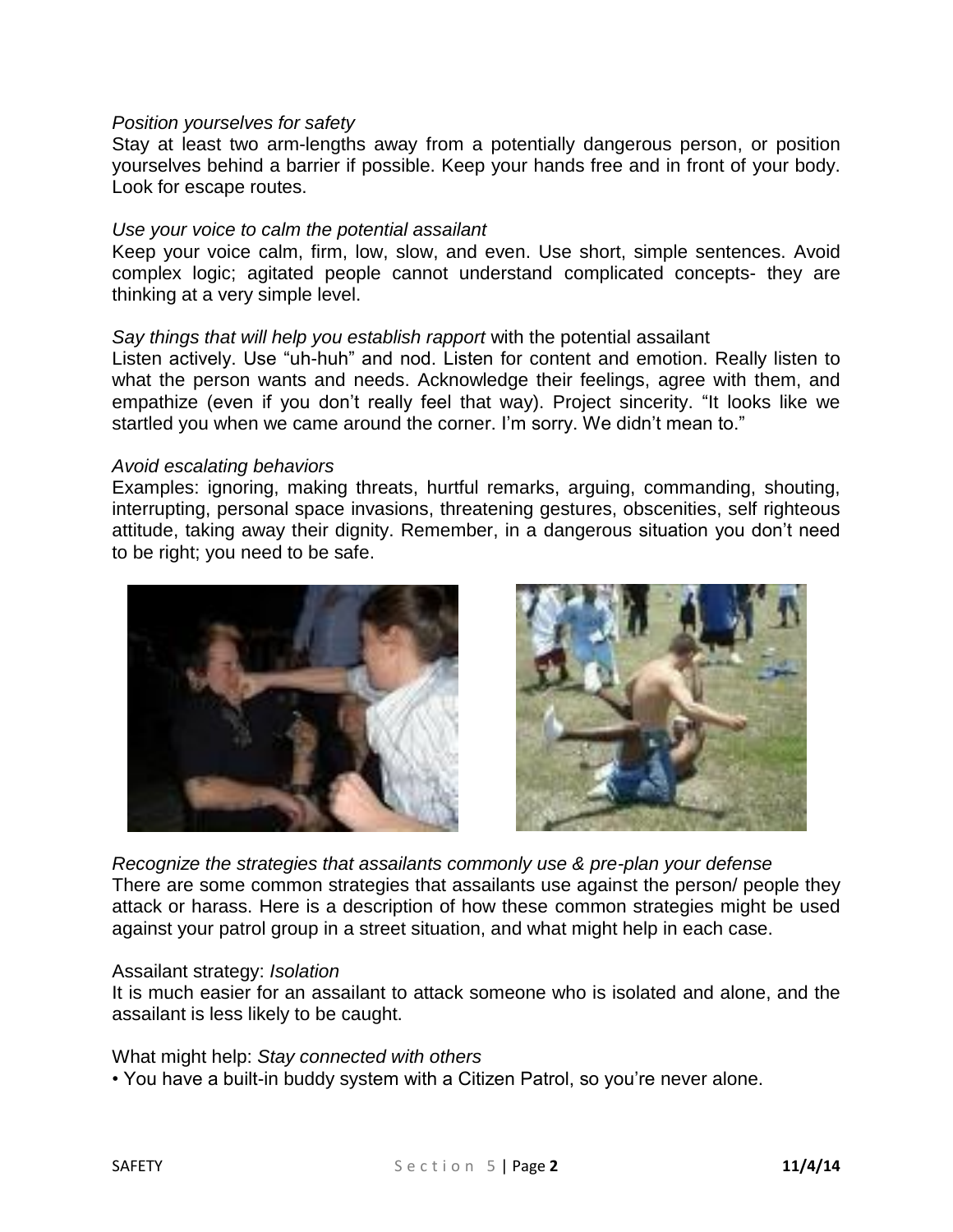• Identify some safe places to go for help when you are out on your route, e.g. stores, bars, supermarkets, fire stations, police stations.

• Use the Patrol's cell phone to make a call. This shows that help is not far away.

• Having checked in with the precinct means there are people out there who know where you are.

## Assailant strategy: *Surprise*

Physical surprise: Assailant hides behind something and jumps out, or approaches very quickly. Psychological surprise: When someone we never expected to be violent is violent. This is often the result of stereotypes about who is/is not a criminal based on race, income level, educational level, neighborhood, etc.

## What might help: *Be hard to surprise*

• Stay aware of surroundings. This means visual awareness (look all around you), and auditory awareness (listen to what's going on around you).

• Respond to gut feelings about behavior rather than stereotypes about appearance.

# Assailant strategy: *Intimidation*

Intimidation can be very obvious (pointing a weapon, saying something threatening) or more subtle (leaning over someone, clenching jaw muscles, angry facial expressions, putdowns, etc.) Sometimes assailants try to intimidate people into not making any noise during an assault or not reporting an incident. Assailants are often "power trippers," who try to make others feel small and powerless so they can feel big and powerful by comparison.

What might help: *Try to show that you are not afraid, even if you are*

• Breathe slowly and deeply, and tell yourself you're going to be OK, that you handle the situation.

• Respond in ways that maintain your dignity and do not escalate the interaction. This could be as subtle as standing up straight, making some brief eye contact, and trying to calm someone down.

## *Communicate with your fellow patrol members.*

Before going out with your fellow patrol members, it's a good idea to have an agreed upon way of handling incidents, so that you don't have to figure it out in the moment.

• Some patrols set up a code word for dangerous situations. For example, a word could be selected to mean, "This is dangerous and we need to leave now."

• Some patrols arrange in advance who will do what in an emergency situation. The person with the best verbal skills could be the one that tries to calm down the situation. Another person could be the one who calls 911.

## **The 5 D's of Self-Defense**

*Decide* not to be a victim. Use Preparation and planning prior to an act of aggression. Learn about criminal behavior and train to respond to acts of aggression. Practice avoidance and risk reduction. Be aware that risk exists. Make and follow a safety plan.